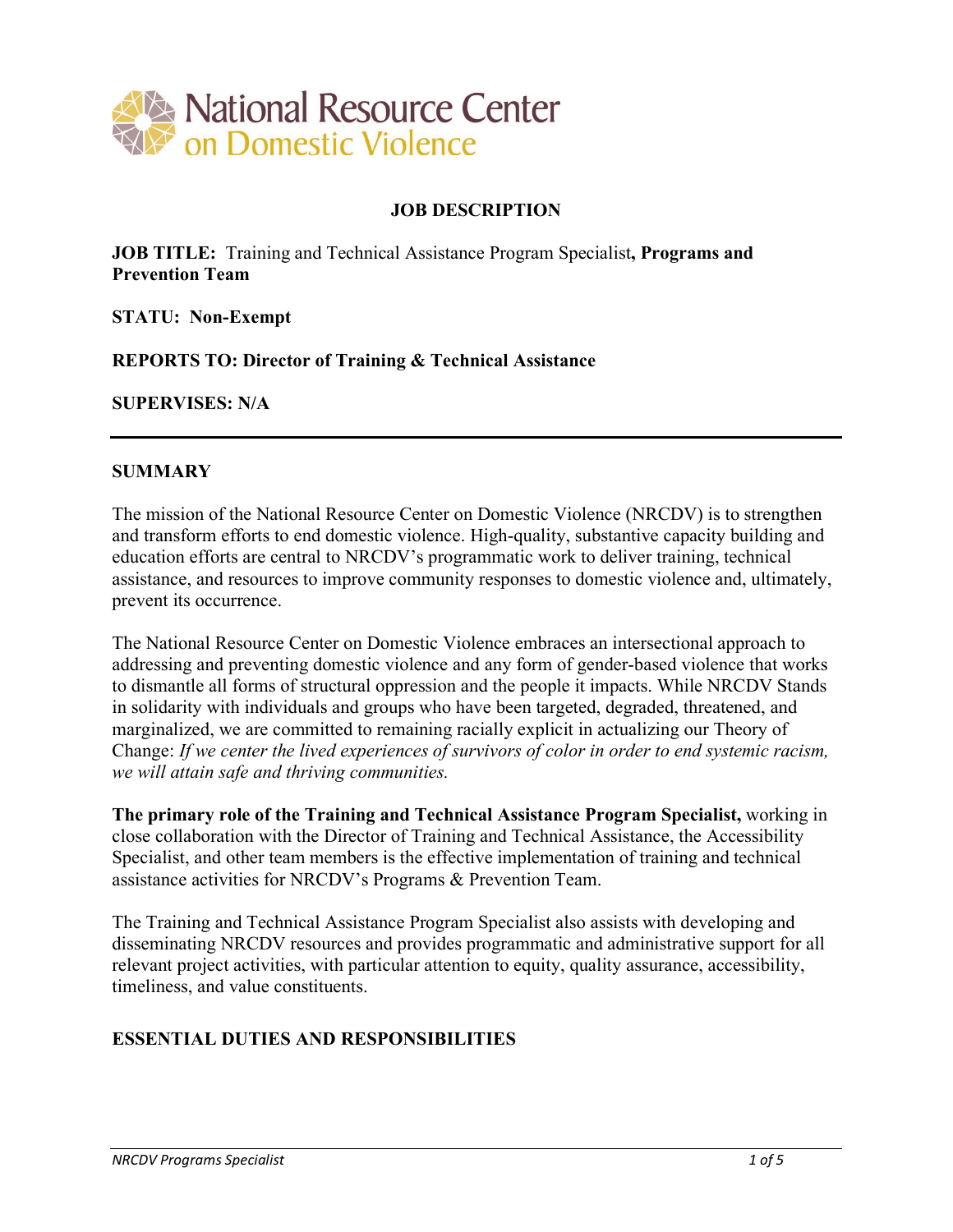- 1. Provide administrative support to the Training Institute to enhance training programs to individuals and local, tribal, state, and federal entities on specifically designated subjects and issues identified in collaboration with the Director of Training & Technical Assistance.
	- Coordinating technical and other logistics for on-site and web-based training events;
	- Assisting with coordination of training logistics, providing support with the development of training content and marketing materials;
	- Researching resources pertaining to assigned subjects and issues, to include identification of current needs, gaps, etc., to be incorporated and addressed through the provision of training and technical assistance;
	- Supporting the delivery of trainings as appropriate, some in collaboration with other staff or consultants, including on-site and web-based training events;
	- Providing support to the Training Institute for the development and delivery of training events across special projects and key initiatives;
	- Managing external and internal training calendars, scheduling meetings, taking notes, coordinating technical and other logistics for in-person, conference calls, and videoconference meetings;
	- Supporting the development of and updating training presentations; and
	- Updating and maintaining training materials housed in NRCDV's Training Depository.
- 2. Support the Director of Training and Technical Assistance, the Senior Technical Assistance and Resource Specialist, and other team members to offer high-quality technical assistance to individuals and local, tribal, and state and federal entities on gender-based violence and other intersecting issues.
	- Developing and delivering of technical assistance responses as appropriate based upon the nature of the request;
	- In consultation with the Senior Technical Assistance and Resource Specialist provide customized responses to complex technical assistance requests;
	- Assisting in the provision of ongoing follow-up technical assistance to training participants;
	- Serving as back-up/support to the Senior Technical Assistance & Resource Development Specialist for technical assistance requests received through the White House, forwarded through the U.S. Department of Health and Human Services/Family and Youth Services Bureau/Family Violence Prevention and Services Program;
	- Serving as a resource to all NRCDV staff in the provision of their technical assistance activities; and
	- In consultation with the Director of Training and Technical Assistance, the Senior Technical Assistance and Resource Specialist and other team members collaborate with outside partners to include organizations and initiatives both with and without a primary focus on gender-based violence.
- 3. Engages in the development of NRCDV resources for dissemination through NRCDV's special projects and key initiatives by:
	- Supporting the development of specialized content including Technical Assistance Questions of the Month, TA Bundles, fact sheets, newsletters, blog articles, featured information, and other online materials;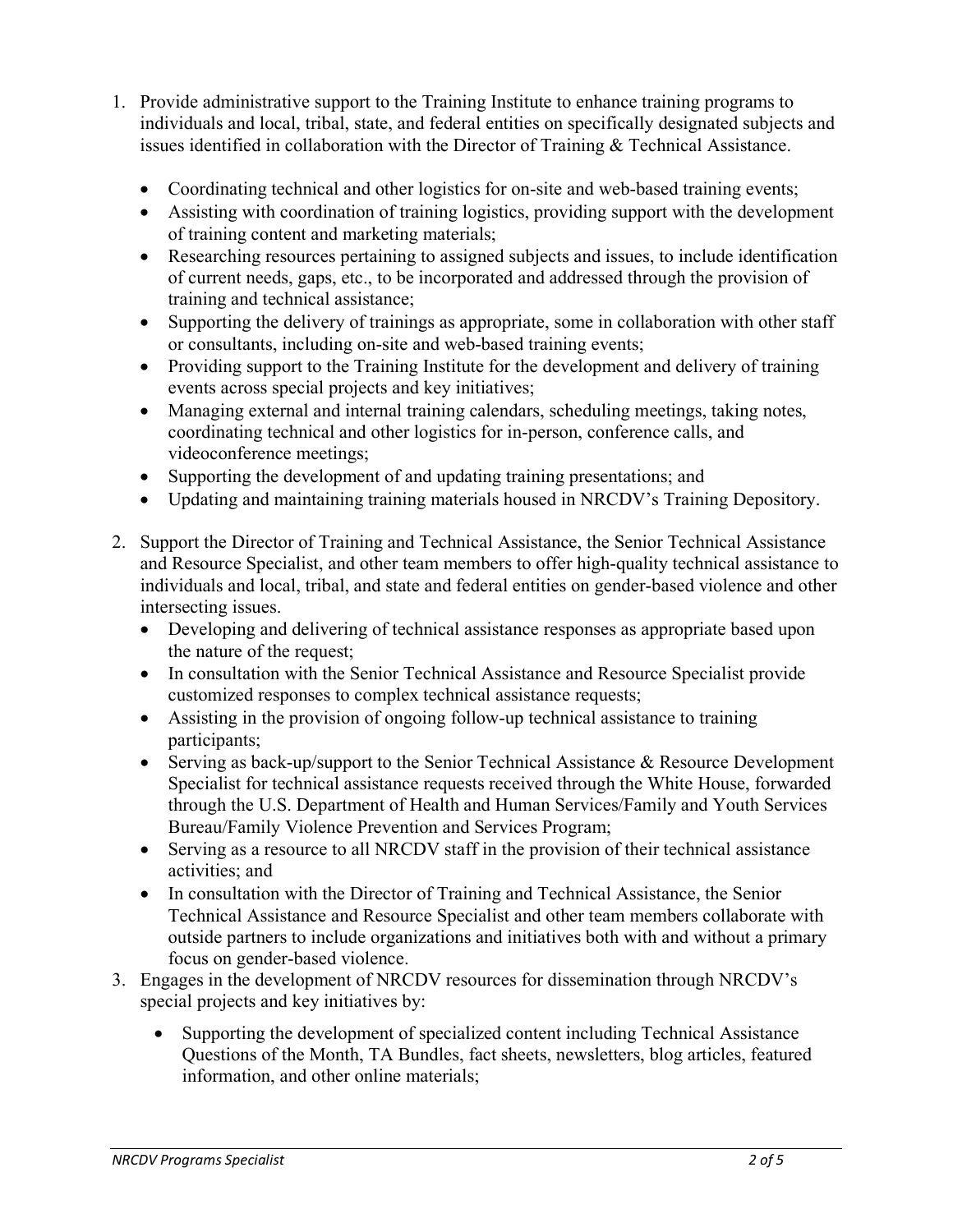- Applying an anti-oppression and intersectional lens in the selected resources to ensure that information is current and relevant to NRCDV's constituents, including those from marginalized communities;
- Assisting in selecting high-quality resources and creating content for use on NRCDV's social media channels and specific social media events; and
- Supporting the Communications Team in the development of promotional materials and campaigns related to program activities and initiatives.
- 4. Provides programmatic support to the Programs & Prevention Team by:
	- Identifying and/or developing educational resources to support NRCDV capacity building efforts;
	- Supporting the identification and development of educational resources including eLearning modules, toolkits, podcasts, and other training tools;
	- Collaborating with team members to compile information for regular team update reports;
	- Collecting and compiling information for team update report; and
	- Maintaining online files on team management software.

### **OTHER DUTIES**

- Providing support for team meetings including scheduling, contributing to agenda, circulation of materials, and note-taking;
- Participating in Programs and Prevention Team, NRCDV's workgroups and committee meetings and trainings as required and/or appropriate;
- Providing backup for duties for which team members may be unavailable due to workrelated travel, vacation, or other forms of leave;
- Providing support to team members and management to help strengthen the capacity and efficiency of the team; and
- Perform other duties required by management.

### **QUALIFICATIONS**

To perform this job successfully, an individual must be able to perform each essential duty satisfactorily. The requirements listed below are representative of the knowledge, skill, and/or ability required. Reasonable accommodations may be made to enable individuals with disabilities to perform the essential functions.

#### **Education and Experience**

- Bilingual abilities preferred.
- Lived experience or familiarity with the gender-based violence movement or other movements for social change.
- Experience and interest in program coordination, training, and technical assistance.
- Any equivalent combination of education, internships or apprenticeships, and work experience.

#### *Communication Skills*

• Effective written and oral communication skills and the ability to communicate with others to understand them and to be understood. Ability to prepare clear, accurate, and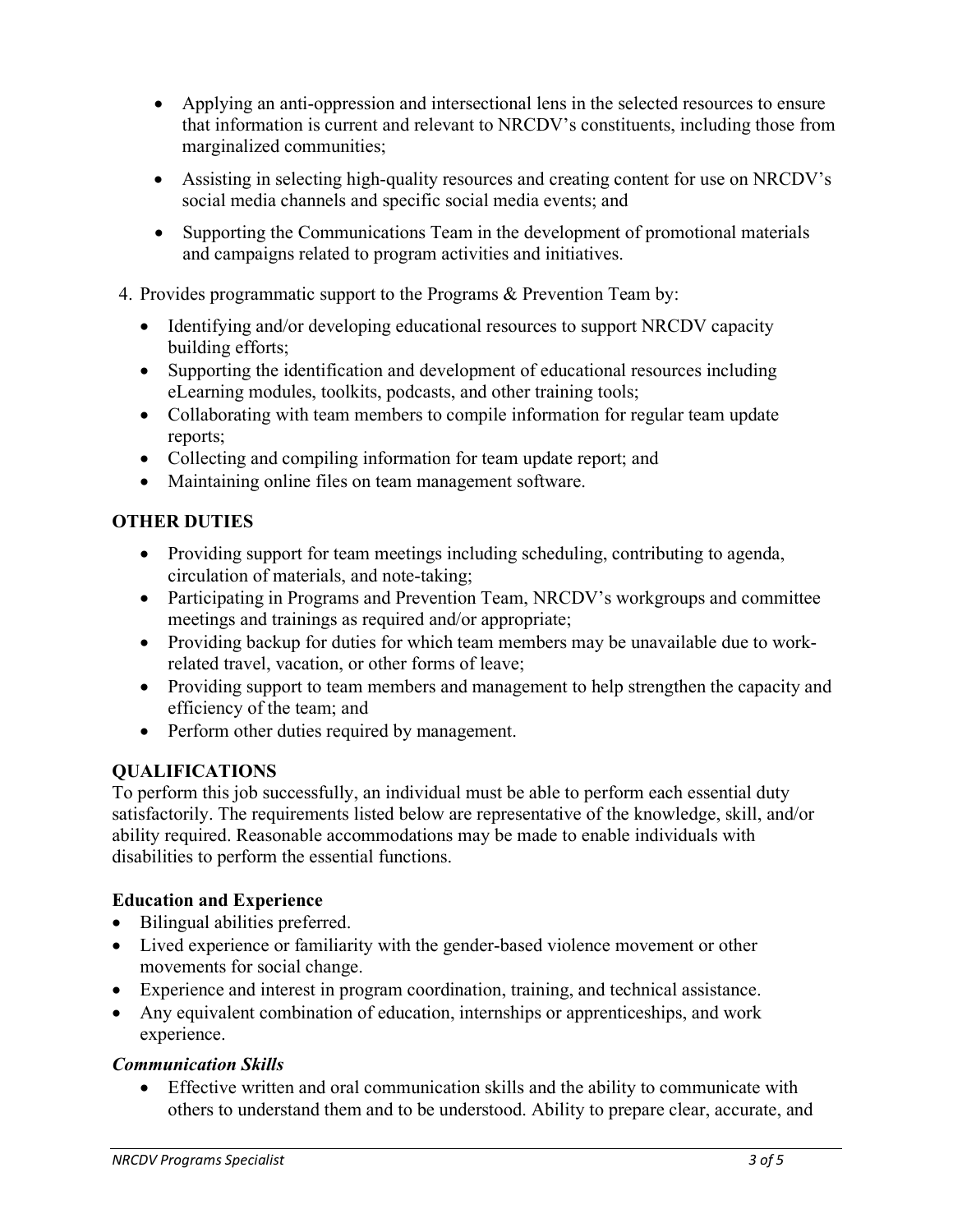concise publications and reports and assist in the development and revision of pertinent organizational materials.

### *Computer Skills*

• Significant computer proficiency with a knowledge of Apple computers and experience with Microsoft Office and Adobe Suites, and demonstrated expertise using content management software/systems. Demonstrated skills in office systems and equipment and a willingness to learn additional electronic technologies.

### *Administrative Skills*

• Considerable attention to detail, ability to prioritize multiple projects and accurate data entry. Ability to create and format written documents, letters, meeting notes and reports with little or no oversight.

## *Language Ability*

- Ability to read and interpret documents such as safety rules, operating and maintenance instructions, and procedure manuals. Ability to write routine reports and correspondence. Ability to speak effectively before groups of constituents or employees of organization. *Math Ability*
- Ability to read, interpret, organize, and analyze data.

# *Reasoning Ability*

• Demonstrated understanding of process for critical thinking to promote effective communications strategies. Ability to solve practical problems and deal with a variety of concrete variables in situations where only limited standardization exists. Ability to interpret a variety of instructions furnished in written, verbal, diagram, or schedule form.

### *Other Skills, Abilities and Behaviors*

To be a successful member of the NRCDV team, an individual should demonstrate the following:

- **Shared vision and direction** Participate in opportunities to provide thoughtful feedback about the organizational vision, strategic plan and mission. Seeks out information, engages with colleagues, and attends meetings to assist in fully understanding how the individual job fits into the full scope of the organization.
- **Ethics & Integrity**  Treats others with respect and consideration regardless of status or position; Approaches situations with diplomacy, tact, and discretion; inspires the trust of others.
- **Teamwork** Collaborates and communicates within and across teams, enabling workflow and positive partnerships.
- **Personal Accountability** Drives toward results while taking personal responsibility for their actions and professional interactions. Responds to challenges and opportunities and is flexible and willing to pitch in and try new things, sometimes outside the scope of normal duties. Actively participates in discussions, surveys, retreats, evaluations and other means of communication.
- **Problem-solving and Continuous Improvement**  Actively participates in identifying barriers and challenges in the work environment and works to help overcome them by creating solutions and doing the very best work they can to move the mission forward.
- **Judgment**  Exhibits sound and accurate judgment; supports and explains reasoning for